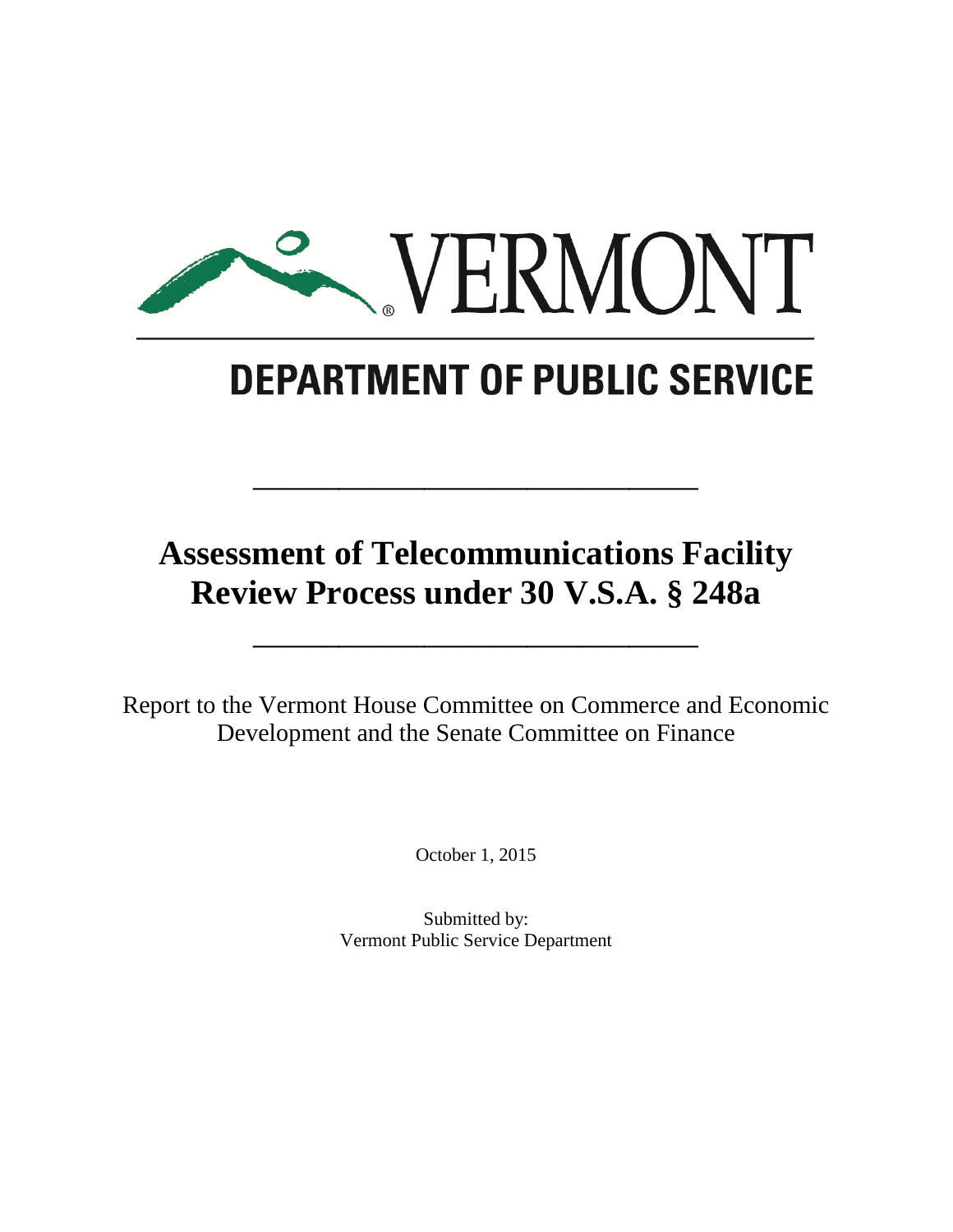#### **Purpose**

Section 19 of Act 190 of 2014 and Section 29 of Act 199 of 2014 require that the Department of Public Service (the "Department") submit to the House Committee on Commerce and Economic Development and the Senate Committee on Finance a report assessing the telecommunications facility review process under 30 V.S.A. § 248a. The report is required to include the following information for the year ending August 31, 2015:

- The number of applications for the construction or installation of telecommunications facilities filed with the Public Service Board (the "Board");
- The number of applications for which a certificate of public good was granted;
- The number of applications for which notice was filed but were then withdrawn; and
- The number of times the Department used its authority under 30 V.S.A. § 248a(o) to allocate expenses incurred in retaining expert personnel to the application.

### **Background**

Title 30, section 248a authorizes the Public Service Board (the "Board") to issue certificates of public good ("CPGs") for the construction or installation of telecommunications facilities if the Board finds that the facilities will promote the general good of the State of Vermont. Pursuant to § 248a(h), if an applicant receives a CPG for a telecommunications facility under § 248a, it is exempt from permitting requirements under 24. V.S.A. chapter 117 (local zoning) and 10 V.S.A. chapter 151 (Act 250).

Section 248a(c) establishes a series of criteria under which the Board must make findings before it can issue a CPG authorizing the installation or modification of a telecommunications facility. Specifically, the Board is required to find that a proposed facility "will not have an undue adverse effect on aesthetics, historic sites, air and water purity, the natural environment, and the public health and safety, and the public's use and enjoyment of the I-89 and I-91 scenic corridors or of any highway that has been designated as a scenic road . . . ." *See* § 248a(c)(1). The Board is also required to give due consideration to criteria outlined in 10 V.S.A. §§ 1424(d) and 6086(a)(1) through (8) (Act 250 criteria). *Id.*

Depending on the size and scope of the project, however, some of these criteria are conditionally waived. For example, pursuant to  $\S$  248a(3)(A), new facilities that do not exceed 140 feet in height and disturb less than 10,000 square feet of earth are defined as "limited size and scope" facilities. Under  $\S$  248a(c)(1), the Board's review of limited size and scope projects is generally limited to the proposed project's impact on floodways, aesthetics, scenic beauty, historic sites, rare and irreplaceable natural areas, endangered species, and necessary wildlife habitat.

Section 248a also establishes a separate process for "de minimis" applications. Under § 248a(b)(2), a "de minimis modification" is defined as a modification to an existing building or telecommunications facility that does not result in an increase in the height or width of the facility or increase impervious surfaces surrounding the facility by more than 300 square feet. To qualify as a de minimis modification, any installation of new equipment must be completed within ten feet of an existing facility or building and result in less than 75 square feet of new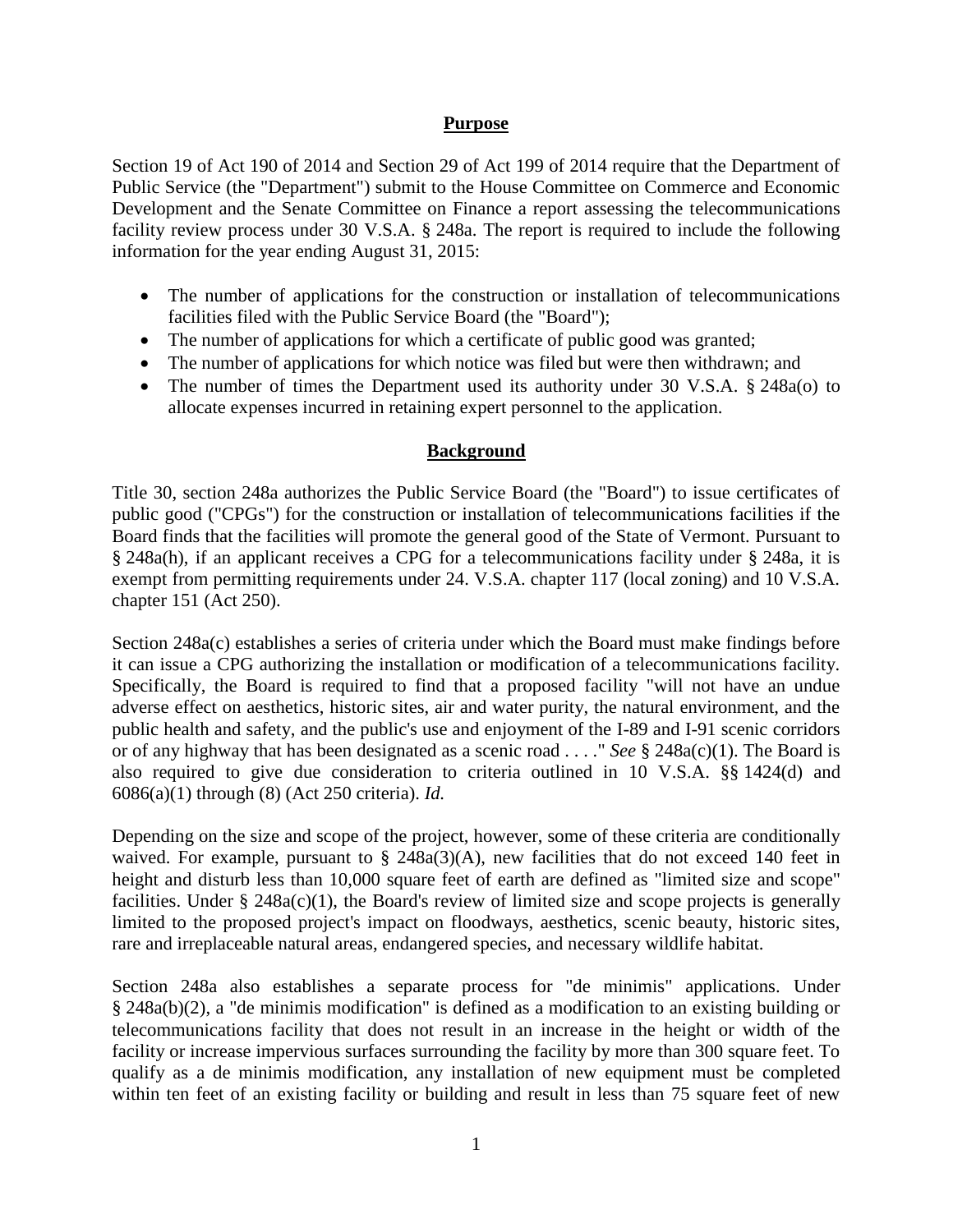surface area of equipment installed on the facility. Pursuant to § 248a(k), the Board is required to issue a CPG for any proposed project that qualifies as a de minimis modification.

The Department has a right to appear and participate on any application before the Board under § 248a. The Department, as required by § 248a(p), has also prepared a § 248a review process guide, which is available on the Department's website at [publicservice.vermont.gov/publications.](http://publicservice.vermont.gov/publications) Municipal governing bodies and planning commissions also have a right to comment and appear before the Board in any § 248a proceeding, and the Board is required to give substantial deference to comments received from municipalities in response to an application unless there is good cause to find otherwise. *See* § 248a(c)(2). Section 248a(o) further allows municipal governing bodies to request that the Department retain outside experts to review § 248a applications, and the Department has authority to bill the expenses associated with retaining experts back to the applicants.

Below, the Department provides the relevant information required for this report under Act 190 and Act 199.

### **Reported § 248a Information**

#### 1. The number of applications for the construction or installation of telecommunications facilities filed with the Board.

During the year ending August 31, 2015, there were 127 applications filed with the Board pursuant to § 248a for the construction or installation of telecommunications facilities. Of the 127 total applications, 83 were filed as "de minimis modifications" to existing facilities or buildings; 41 were filed as "limited size and scope" projects; and 3 were filed as full § 248a applications.

#### 2. The number of applications for which a certificate of public good was granted.

During the year ending August 31, 2015, the Board granted 131 CPGs for applications filed under § 248a. Of these 131 CPGs, 23 were issued for applications that were filed prior to the year ending August 31, 2015 (i.e. the application was filed before September 1, 2014, but the Board issued the CPG after September 1, 2014).

#### 3. The number of applications for which notice was filed but were then withdrawn.

During the year ending August 31, 2015, there were 5 applications for which notice was filed but were then withdrawn by the applicant. There were an additional 7 applications that were not processed by the Board because of lack of necessary information in the application materials or the Board found that the proposed project did not qualify as a de minimis modification. There were an additional 7 applications pending before the Board as of August 31, 2015, 3 of which were scheduled for technical hearings by the Board.

4. The number of times the Department used its authority under 30 V.S.A. § 248a(o) to allocate expenses incurred in retaining expert personnel to the application.